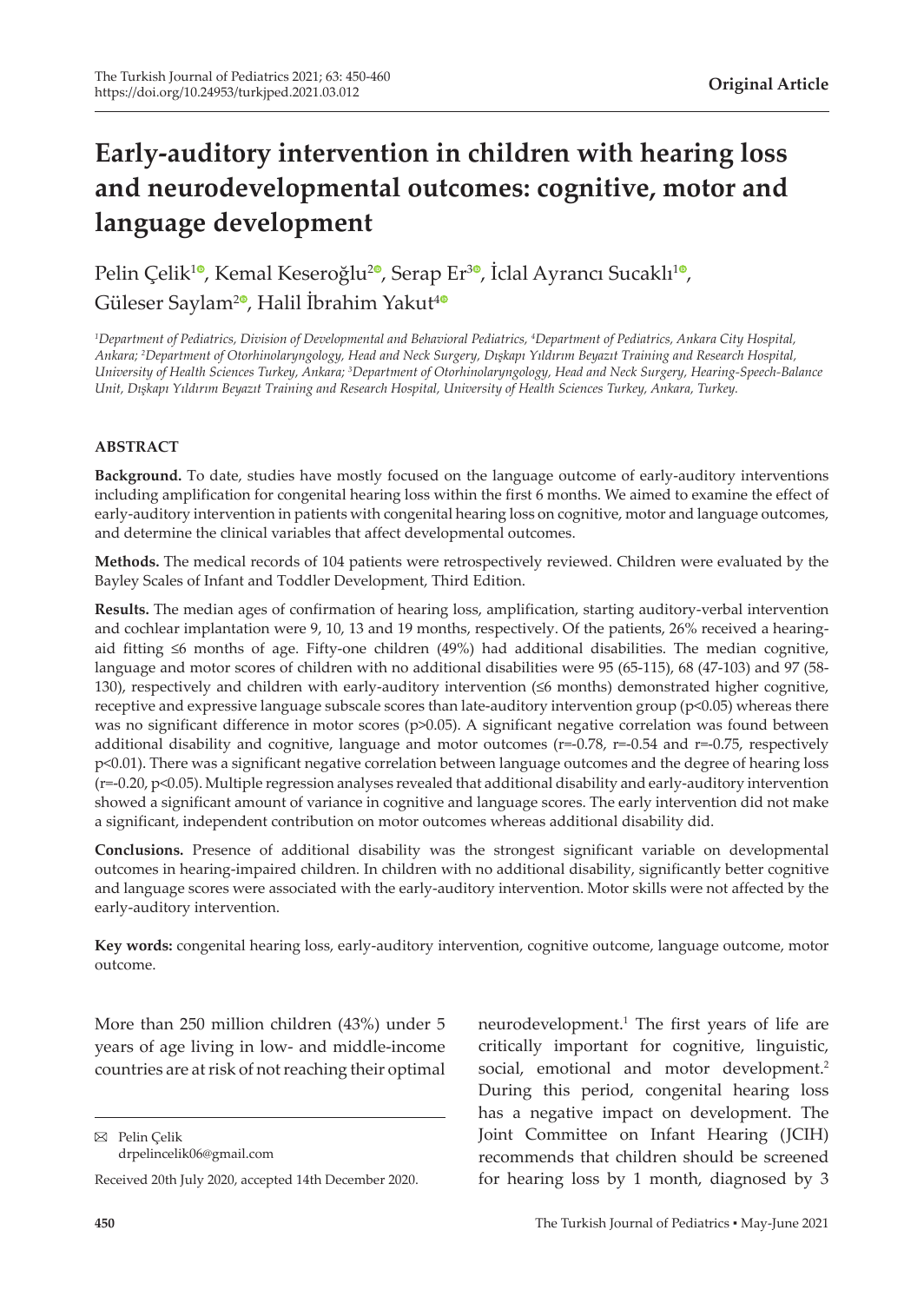months and should be received appropriate intervention by 6 months of age to reduce the negative effects of hearing loss on optimal development.3 These recommendations are also named as the Early Hearing Detection and Intervention (EHDI) guidelines. The age of amplification and early intervention commencement is decreasing due to newborn hearing screening programs (NHS) soon after birth.

Congenital hearing loss affects speech and language development negatively.<sup>4-6</sup> Studies showed that children who were diagnosed and accessed auditory stimulation through hearing aids within the first six months of life, have significantly better language acquisition.<sup>7,8</sup> Although, the impact of auditory deprivation on language development has been extensively studied, comparably less research has been focused on the effect of hearing loss on nonverbal skills including cognitive and motor development.<sup>9</sup> As speech and language development are prerequisites for cognitive development, an auditory defect may have a negative effect on the hearing-impaired child's cognitive ability.10-12 Some studies showed that hearing impairment was associated with impaired motor development especially gross motor skills<sup>13-15</sup> whereas some authors reported motor scores of hearing impaired children to be within typical ranges.<sup>16,17</sup>

The primary purpose of this study was to evaluate the effects of the early auditory intervention (fitting of amplification) on cognitive and motor outcomes as well as language outcomes. The secondary purpose was to determine clinical and sociodemographic variables that influence the language, cognitive and motor outcomes in children with congenital hearing loss.

## **Material and Methods**

## *Procedure and Participants*

This retrospective study was conducted at the Department of Developmental and Behavioral Pediatrics, Ankara Child Health and Diseases Hematology and Oncology Training and Research Hospital, University of Health Sciences Turkey, and Department of Otorhinolaryngology, Head and Neck Surgery of Dışkapı Yıldırım Beyazit Training and Research Hospital, University of Health Sciences Turkey. Participants were children with congenital hearing loss ranging from mild to profound who were followed by both departments between January 2018 and June 2019.

This retrospective research was reviewed and approved by the Ethical Committee of Ankara City Hospital, Turkey (24.12.2019-E1/235/2019) and also reviewed and approved by the institutional review board of Ankara Child Health and Diseases Hematology and Oncology Training and Research Hospital, University of Health Sciences Turkey (18.07.2019/17). Informed consent was not taken because of retrospective design of the study.

Inclusion criteria were: 1) bilateral, congenital sensorineural hearing loss ranging from mild to profound requiring amplification 2) living in a Turkish-speaking home 3) chronological age between 8-42 months 4) children without auditory neuropathy.

Clinical records were retrospectively reviewed. Sociodemographic data, presence or absence of additional disability, gender, age at diagnosis, degree of hearing loss, age at amplification or cochlear implantation, age of enrollment for auditory-verbal therapy, communication mode used by the family, parental education status, household income, parental consanguinity, the hearing status of the family members were extracted from clinical charts.

## *Additional Disability*

Additional disability was defined as cerebral palsy, visual impairment, autism spectrum disorder, extreme prematurity, genetic, metabolic or neurological diseases or other medical conditions that may affect cognitive, language or motor outcomes.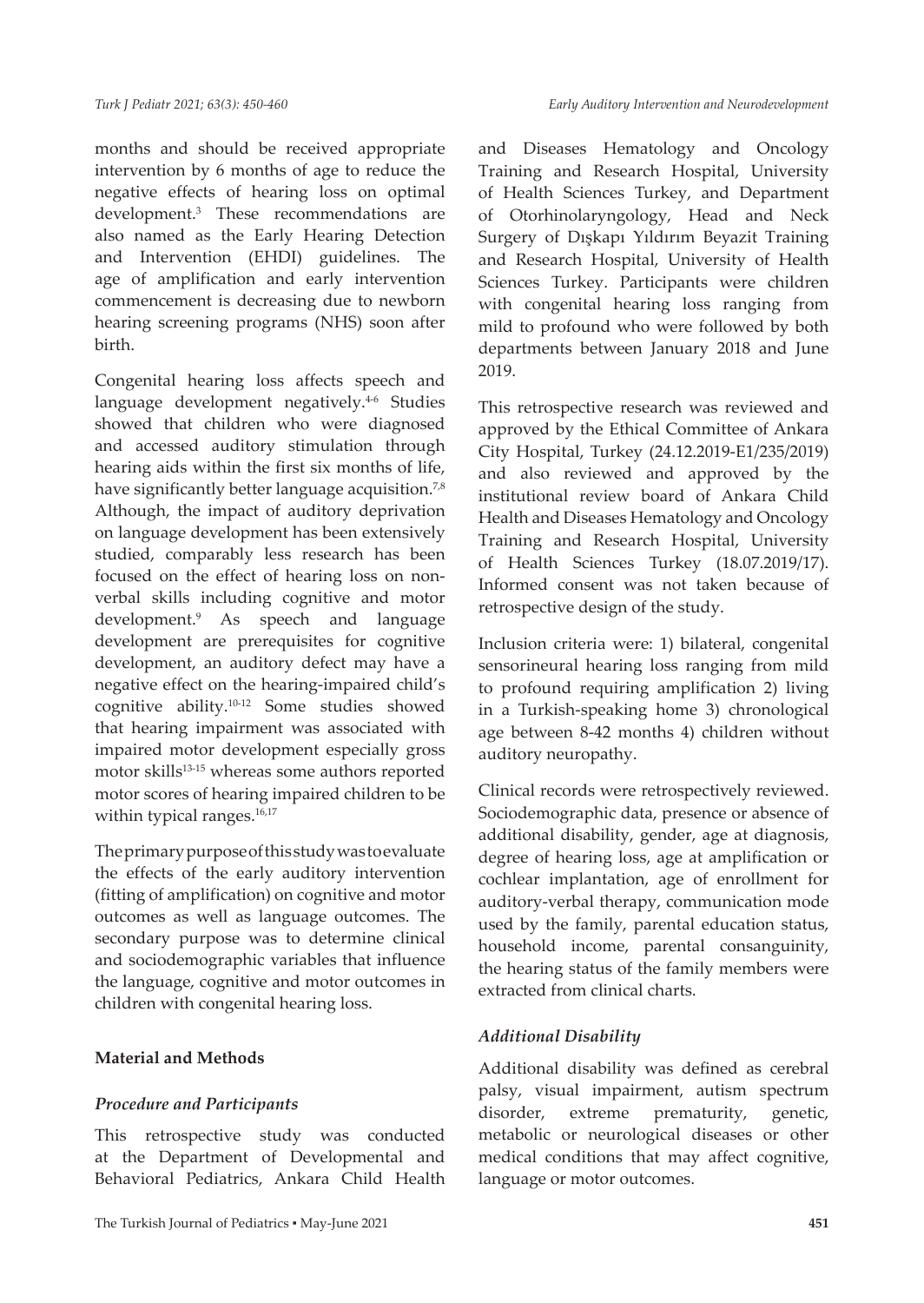## *Degree of Hearing Loss*

The degree of hearing loss was determined by using the better-ear pure tone average which was calculated for the thresholds at 500 Hz, 1 kHz, and 2 kHz. It was classified according to American Speech-Language-Hearing Association.<sup>18</sup>

# *Auditory Intervention*

The early-auditory intervention was described as diagnosis of hearing loss and fitting of a hearing aid by 6 months of age, and lateauditory intervention was described as fitting of a hearing aids >6 months age or not fitted yet. All patients received auditory-verbal therapy which was provided by the government health insurance as 2 hours per week.

# *Developmental Assessment*

Cognitive, language and motor function were evaluated by the Bayley Scales of Infant and Toddler Development, Third Edition (Bayley-III).19 This was designed to measure the child's level of development in three scales; cognitive, language and motor (expected population mean 100; standard deviation (SD) 15). The language scale is composed of receptive communication and expressive communication subscales. The motor scale is composed of fine and gross motor subscales (mean 10, SD 3). During the assessment, it was made sure that the child used the hearing aid or cochlear implant correctly; ambient noise was minimized and the child was spoken to clearly and naturally with a parent present.

# *Statistical Analysis*

Statistical analyses were performed using the SPSS statistical package (v. 20.0 for MAC). Categorical variables between groups were analyzed using the  $\chi$ 2 test. Comparison of means between two groups was examined using a t-test, where the data fit a normal distribution. For comparison of more than two groups, ANOVA was used for normal distributions and the Kruskal-Wallis test for nonnormal distributions. A p-value of <0.05 was deemed to indicate statistical significance. To explore the relationships Spearman's correlation test was performed. Multiple regression analysis was used to investigate the effect of predictor variables on outcomes, after controlling for the effects of other variables.

# **Results**

One hundred and four children were enrolled in the study. The median age was 25.5 (8-42) months. Of the children, 79.8% were diagnosed as a result of the NHS. The median ages of confirmation of hearing loss, amplification, auditory-verbal therapy and cochlear implantation were 9 (0– 42), 10 (3– 36), 13 (3-35) and 19 (12–40) months, respectively.

Sociodemographic and clinical characteristics are presented in Table I. Moderately severe to profound hearing loss was observed in 85 (81.7%) children. While 27 (26%) children were identified and instrumented with hearing aids by 0-6 months of age, 56 (53.8 %) children fitted their first hearing aid after 6 months of age. Only 9 (8.6%) children met all 3 components of the EHDI guidelines. Twenty-one (20.2%) children had unmet needs in terms of amplification. Of children with hearing aids 53.7% and of children with cochlear implants 76% were wearing the device all waking hours without resistance.

The median Bayley-III cognitive, language and motor scores of the study group were 85 (55-115), 59 (47-103) and 82 (46-130) respectively. Fiftyone of the 104 children (49%) had one or more additional disability other than their hearing loss including visual impairment, autism spectrum disorder, neurological, metabolic or genetic diseases (Table II). Of children with an additional disability 68.7% were fitted with a hearing aid or cochlear implant, and 82% of them were fitted >6 months of age.

When considering the 53 children with no additional disability, the median cognitive, language and motor scores were 95 (65-115), 68 (47-103), 97 (58-130) respectively. Table III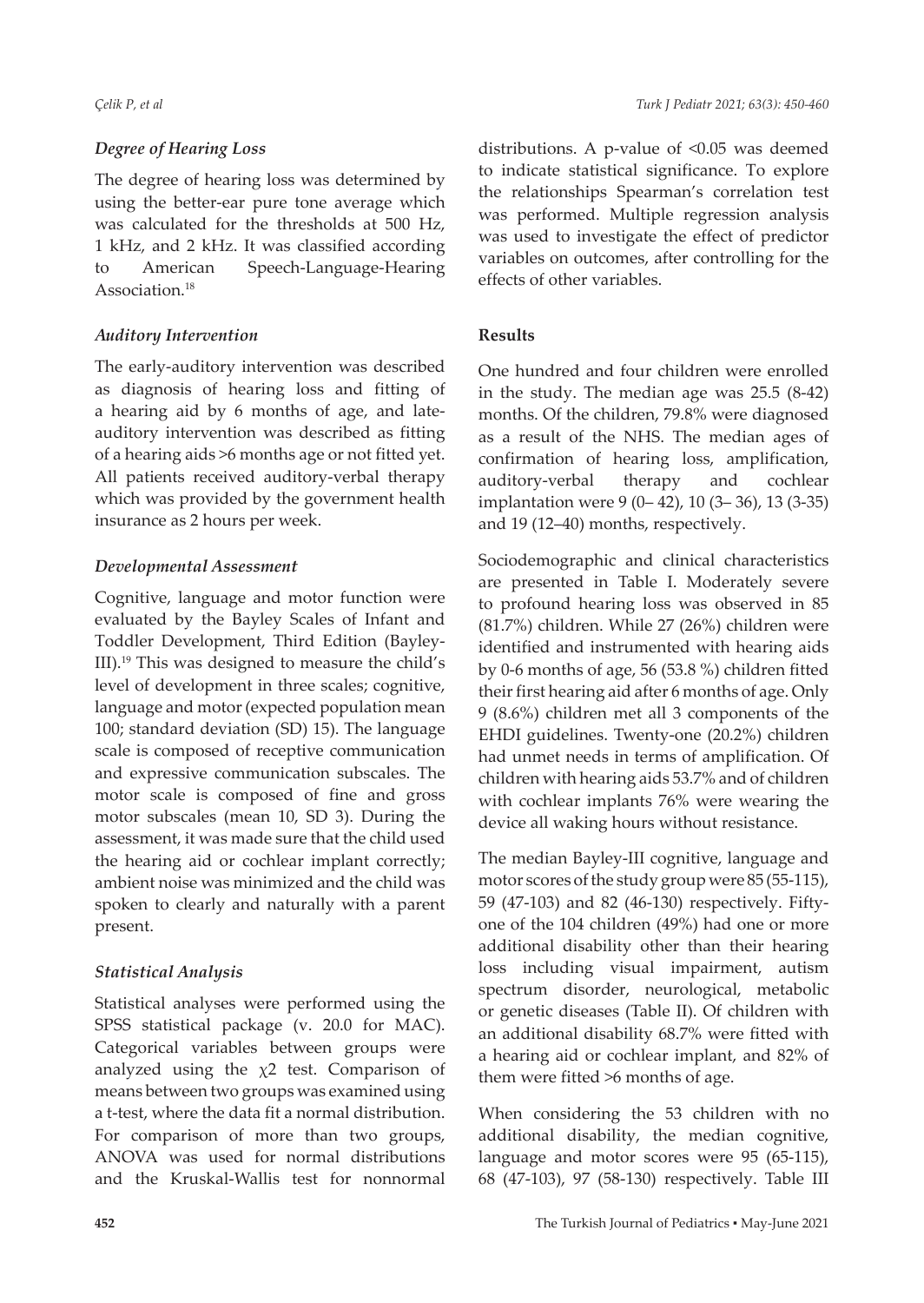**Table I.** Sociodemographic and clinical characteristics.

| Characteristics                                                         | $n$ (%)   |  |  |  |
|-------------------------------------------------------------------------|-----------|--|--|--|
| Gender                                                                  |           |  |  |  |
| Male                                                                    | 64 (61.5) |  |  |  |
| Female                                                                  | 40(38.5)  |  |  |  |
| Degree of hearing loss                                                  |           |  |  |  |
| Mild (26-40 dB HL)                                                      | 2(1.9)    |  |  |  |
| Moderate (41-55 dB HL)                                                  | 13(12.5)  |  |  |  |
| Moderately severe (56-70 dB HL)                                         | 22(21.2)  |  |  |  |
| Severe (71-90 dB HL)                                                    | 19(18.2)  |  |  |  |
| Profound (>90 dB HL)                                                    | 44 (42.3) |  |  |  |
| Unknown (not reported)                                                  | 4(3.8)    |  |  |  |
| Universal newborn hearing screening                                     |           |  |  |  |
| Passed                                                                  | 11(10.6)  |  |  |  |
| Failed                                                                  | 83 (79.8) |  |  |  |
| Not screened                                                            | 2(1.9)    |  |  |  |
| Unknown (family does not remember)                                      | 8(7.7)    |  |  |  |
| Age of onset of hearing loss                                            |           |  |  |  |
| Congenital                                                              | 93 (89.4) |  |  |  |
| Late onset (before 2 years)                                             | 11(10.6)  |  |  |  |
| Type of amplification                                                   |           |  |  |  |
| None                                                                    | 21(20.2)  |  |  |  |
| Hearing aids                                                            | 57(54.8)  |  |  |  |
| Cochlear implant                                                        | 1(1)      |  |  |  |
| Cochlear implant after hearing aid                                      | 25(24)    |  |  |  |
| Identified and intervention of hearing loss                             |           |  |  |  |
| Early (diagnosed and instrumented with hearing aids by 6 months of age) | 27(26)    |  |  |  |
| Late (instrumented >6 months of age or not instrumented)                | 77 (74)   |  |  |  |
| Communication mode used with the child                                  |           |  |  |  |
| Spoken language only                                                    | 60(57.6)  |  |  |  |
| Spoken language with occasional use of sign language                    | 26(25)    |  |  |  |
| Sign language only                                                      | 5(4.8)    |  |  |  |
| Unable to communicate because of severe neurologic impairment           | 13(12.5)  |  |  |  |
| Language at home                                                        |           |  |  |  |
| Monolingual (Turkish)                                                   | 82 (78.9) |  |  |  |
| Bilingual                                                               | 22(21.1)  |  |  |  |
| Consanguinity                                                           |           |  |  |  |
| Consanguineous marriages                                                | 51 (49)   |  |  |  |
| First degree cousin marriage                                            | 22(21.2)  |  |  |  |
| Second degree cousin marriage                                           | 14(13.5)  |  |  |  |
| Third degree cousin marriage                                            | 2(1.9)    |  |  |  |
| Same village                                                            | 13(12.5)  |  |  |  |
| No consanguinity                                                        | 53 (50.9) |  |  |  |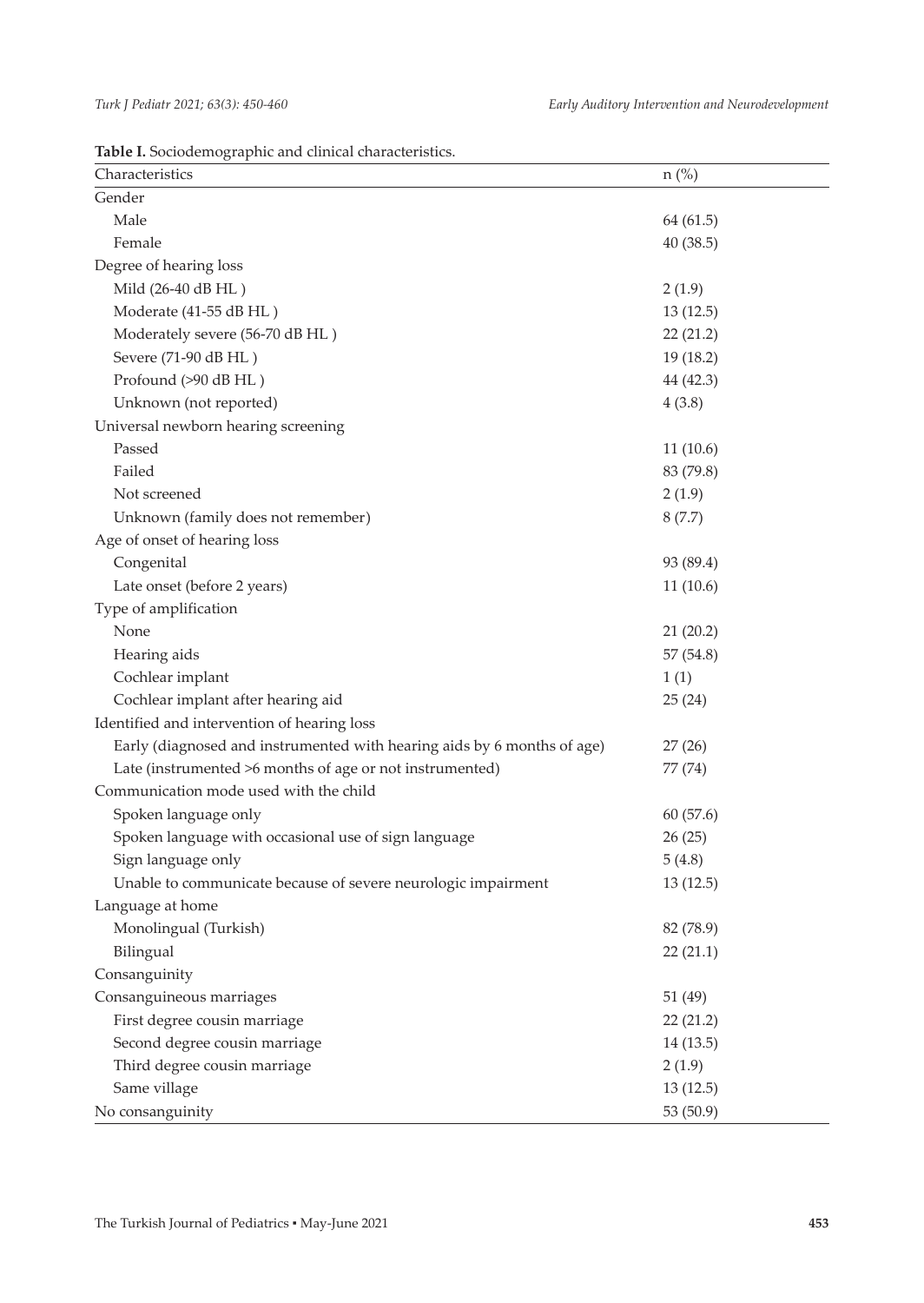**Table I.** Continued.

| Characteristics                                             | $n$ (%)   |
|-------------------------------------------------------------|-----------|
| Hearing status of the family members                        |           |
| One or both parents or siblings deaf                        | 23(22.1)  |
| Deafness and/or hard of hearing in any other family members | 19(18.3)  |
| Parents, siblings and other family members hearing          | 62(59.6)  |
| Mother's education                                          |           |
| $\leq$ 12 years                                             | 95 (91.3) |
| >12 years                                                   | 9(8.7)    |
| Father's education                                          |           |
| $\leq$ 12 years                                             | 85 (81.7) |
| $>12$ years                                                 | 19(18.3)  |
| Annual income (USD)                                         |           |
| No reguler income                                           | 21(20.2)  |
| <3000 USD                                                   | 37(35.6)  |
| 3001-5000 USD                                               | 23(22.1)  |
| 5001-8000 USD                                               | 12(11.5)  |
| $\geq 8001$ USD                                             | 11(10.5)  |

#### **Table II.** Additional disability.

| Additional disability (n: 51)*                                                                                                                                                                                                                      | $n$ (%)   |
|-----------------------------------------------------------------------------------------------------------------------------------------------------------------------------------------------------------------------------------------------------|-----------|
| Cerebral palsy                                                                                                                                                                                                                                      | 24(23.1)  |
| Seizures                                                                                                                                                                                                                                            | 18 (17.3) |
| Cleft palate                                                                                                                                                                                                                                        | 1(1)      |
| Metabolic disesases (Mucopolysaccharidosis type 1, Mucopolysaccharidosis type 2, Tay-Sachs,<br>mannosidosis, fatty acid oxidation defect)                                                                                                           | 5(5)      |
| Genetic syndromes (Down syndrome, Pendred syndrome, Beckwith-Wiedemann syndrome,<br>Waardenburg syndrome, Cornelia de Lange syndrome, Pierre Robin sequence, 1p36 duplication<br>syndrome, Kleefstra syndrome, CHARGE syndrome, Holt-Oram syndrome) | 13(12.5)  |
| Visual impairment                                                                                                                                                                                                                                   | 32(30.7)  |
| Autism spectrum disorder                                                                                                                                                                                                                            | 5(4.8)    |
| Other                                                                                                                                                                                                                                               | 4(3.8)    |

\*Some children had more than 1 additional disability

illustrates the Bayley-III scores of the children with no additional disability according to the early or late-auditory intervention. In the earlyauditory intervention group, cognitive and language scores were significantly higher than the late intervention group ( $p \le 0.01$ ), whereas there was no significant difference in motor scores. Comparison of Bayley-III language subscaled scores showed that both receptive and expressive communication scaled scores were significantly higher in the early intervention group (p<0.01).

Table IV provides the Spearman's rho correlations between the Bayley-III language, cognitive and motor scores and the independent variables: gender, age, presence of additional disability, the early-auditory intervention, degree of hearing loss, hearing loss in firstdegree family members, mother's education >8 years, and household income. Of the variables examined, the strongest significant correlation was obtained between additional disability and Bayley-III cognitive, language and motor scores ( $r = -0.78$ ,  $r = -0.54$  and  $r = -0.75$ , respectively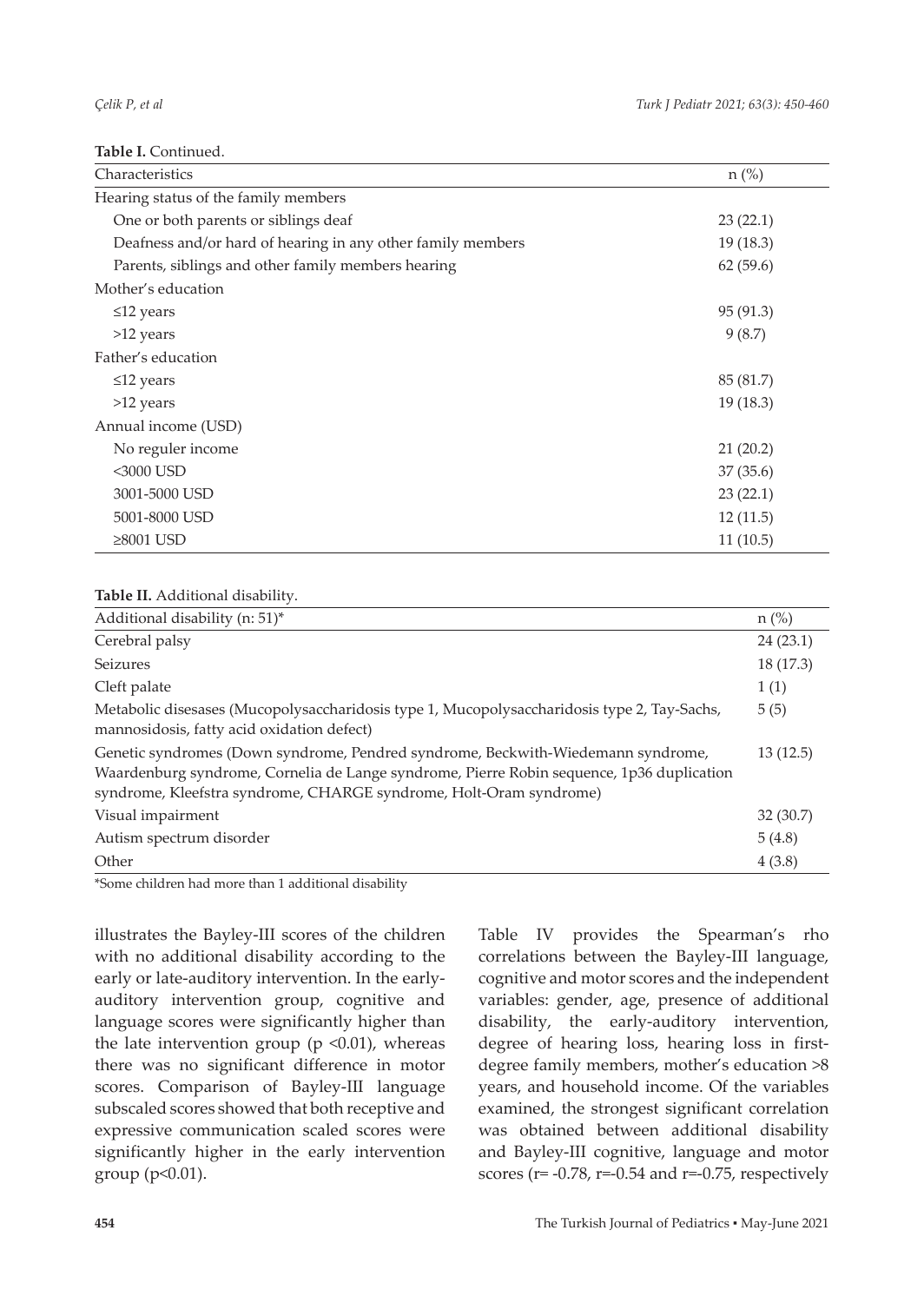| Bayley-III scores                     | Early intervention Late intervention Total a |                    | p-value      |       |  |
|---------------------------------------|----------------------------------------------|--------------------|--------------|-------|--|
|                                       | Group <sup>a</sup>                           | Group <sup>a</sup> | $(n=53)$     |       |  |
|                                       | $(n=21)$                                     | $(n=32)$           |              |       |  |
| Cognitive composite score             | 100 (90-115)                                 | $92(65-115)$       | $95(65-115)$ | 0.000 |  |
| Language composite score              | 86 (50-103)                                  | $63.5(47-91)$      | 68 (47-103)  | 0.002 |  |
| Motor composite score                 | 100 (73-112)                                 | 94 (58-130)        | 97 (58-130)  | 0.068 |  |
| Cognitive scaled score                | $10(8-13)$                                   | $8.5(3-13)$        | $9(3-13)$    | 0.000 |  |
| Receptive communication scaled score  | $6(1-10)$                                    | $3(1-9)$           | $4(1-10)$    | 0.007 |  |
| Expressive communication scaled score | $8(3-11)$                                    | $5(1-9)$           | $6(1-11)$    | 0.000 |  |
| Fine motor scaled score               | $10(6-14)$                                   | $10(2-15)$         | $10(2-15)$   | 0.230 |  |
| Gross motor scaled score              | $9(1-15)$                                    | $8(1-15)$          | $9(1-15)$    | 0.075 |  |

**Table III.** Bayley-III scores of the children with no additional disability according to identification and intervention age.

a Median values and minimum-maximum values are presented

|                                                  | Cognitive | Language  | Motor       |          |                          |                              |                   |      |                          |   |   |
|--------------------------------------------------|-----------|-----------|-------------|----------|--------------------------|------------------------------|-------------------|------|--------------------------|---|---|
|                                                  | composite | composite | composite 1 |          | 2                        | 3                            | $\overline{4}$    | 5    | 6                        | 7 | 8 |
|                                                  | score     | score     | score       |          |                          |                              |                   |      |                          |   |   |
| 1. Gender                                        | 0.08      | 0.00      | 0.09        |          |                          |                              |                   |      |                          |   |   |
| $2. \text{Age}$                                  | $-0.15$   | $-0.01$   | 0.08        | $0.00 -$ |                          |                              |                   |      |                          |   |   |
| 3. Additional disability                         | $-0.78**$ | $-0.54**$ | $-0.75**$   | $-0.13$  | 0.04                     | $\overline{a}$               |                   |      |                          |   |   |
| 4. Early auditory<br>intervention                | $0.44**$  | $0.39**$  | $0.35**$    |          |                          | $-0.02 - 0.20^* - 0.31^{**}$ |                   |      |                          |   |   |
| 5. Degree of hearing loss 0.05                   |           | $-0.20*$  | $-0.00$     |          | $-0.15$ $-0.20*$ $-0.05$ |                              | $0.06 -$          |      |                          |   |   |
| 6. Hearing loss in first<br>degree family member | 0.14      | 0.05      | 0.16        | $-0.19$  | 0.04                     | $-0.26*$                     | $0.02 \quad 0.10$ |      |                          |   |   |
| 7. Mother's education                            | $-0.02$   | $-0.01$   | $-0.05$     | 0.00     | $-0.06$                  | 0.00                         | 0.07              | 0.00 | $-0.07 -$                |   |   |
| 8. Income                                        | $-0.01$   | 0.11      | $-0.07$     | $-0.09$  | $-0.04$                  | 0.15                         | 0.00              |      | $-0.01$ $-0.29*$ $0.31*$ |   |   |

Degree of hearing loss: mild to moderate versus moderately severe to profound

Mother's level of education: ≤12 years versus >12 years

\* p<0.05, 2-tailed.

\*\* p<0.01, 2-tailed.

p<0.01). Cognitive, language and motor scores were found to be significantly increased with the early-auditory intervention (cognitive;  $r=0.44$ , language;  $r=0.39$ , and motor;  $r=0.35$ , p<0.01). A significant negative correlation was found between language outcomes and degree of hearing loss ( $r=0.20$ ,  $p<0.05$ ). But there was no association between cognitive, language and motor outcomes and other demografic variables. The interaction between age at amplification and presence/absence of additional disability was significant ( $r=0.31$ ,  $p<0.01$ ). There was also a correlation between income and mothers' education (r=0.31, p<0.05).

Multiple regression analyses were conducted for further exploration of the relationships between age, sex, additional disability, earlyauditory intervention, degree of hearing loss, hearing loss in first degree family members, mother's education, household income and cognitive, language and motor scores (Table V). The presence of additional disability made the strongest significant contribution on cognitive, language and motor outcomes. The early-auditory intervention also made a significant, independent contribution to both the cognitive and language outcomes. Higher cognitive and language scores were predicted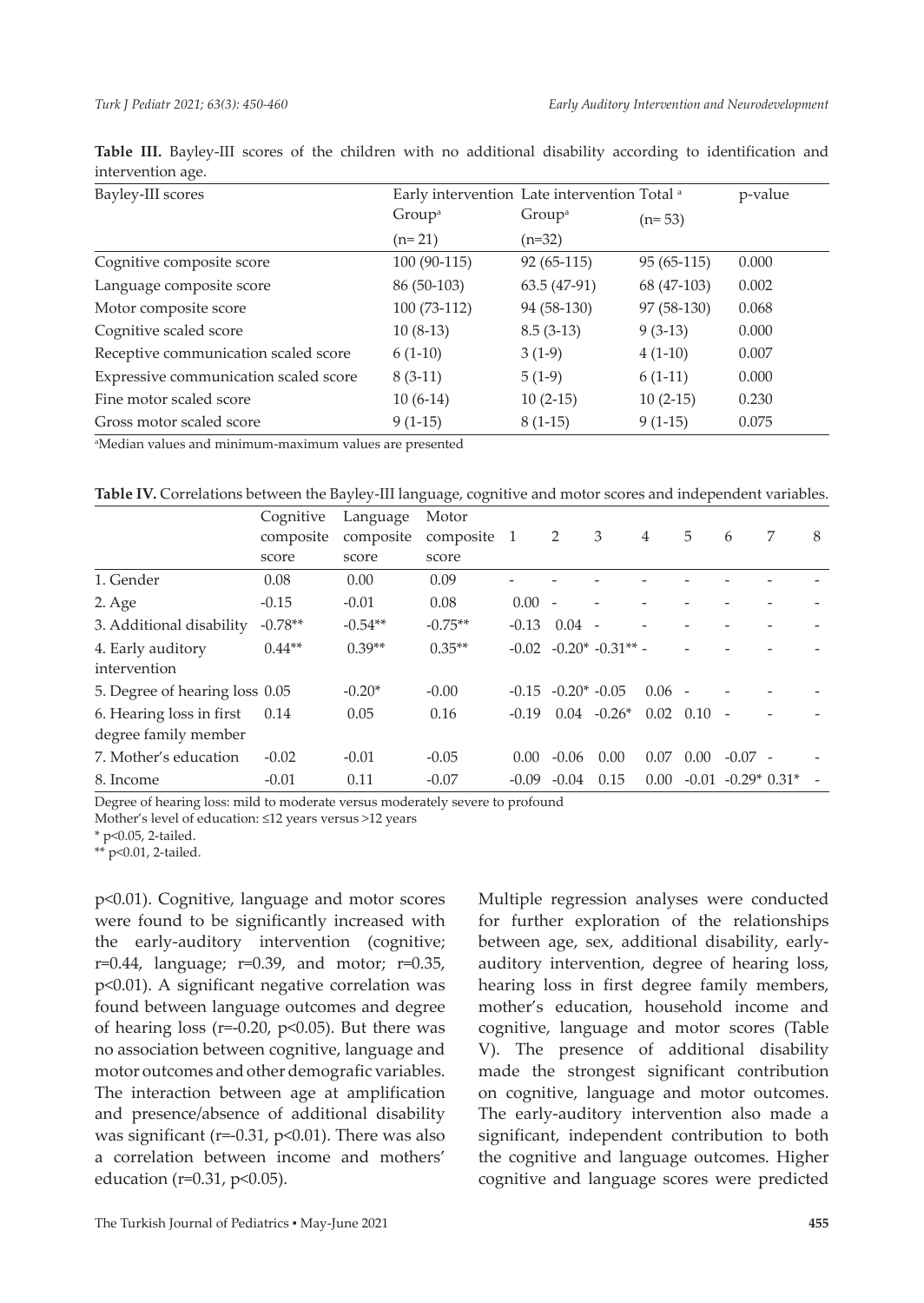|                                | $\mathbb{R}^2$ | F                        | p                       |                                  | Unstandardized Standardized<br>coefficient | coefficient | t test<br>value | p        |
|--------------------------------|----------------|--------------------------|-------------------------|----------------------------------|--------------------------------------------|-------------|-----------------|----------|
| Cognitive                      |                | $0.633$ 31.44 < $0.0001$ |                         | Additional disability            | $-25.49$                                   | $-0.69$     | $-9.09$         | < 0.0001 |
|                                |                |                          |                         | Early auditory intervention      | 8.79                                       | 0.21        | 2.88            | < 0.01   |
| composite<br>score             |                |                          |                         | Household income                 | 1.89                                       |             | 1.62            | 0.109    |
|                                |                |                          |                         | Mother's education               | 10.03                                      | 0.14        | 1.86            | 0.067    |
| Language<br>composite<br>score |                |                          |                         | Gender                           | $-4.15$                                    | $-0.12$     | $-1.33$         | 0.187    |
|                                |                |                          | $0.443$ 9.27 < $0.0001$ | Additional disability            | $-12.77$                                   |             | $-4.08$         | < 0.0001 |
|                                |                |                          |                         | Early auditory intervention      | 10.54                                      | 0.29        | 3.12            | < 0.01   |
|                                |                |                          |                         | Degree of hearing loss           | $-14.56$                                   | $-0.31$     | $-3.49$         | < 0.01   |
|                                |                |                          |                         | Household income                 | 3.14                                       | 0.23        | 2.41            | 0.018    |
|                                |                |                          |                         | Mother's education               | 9.61                                       | 0.15        | 1.61            | 0.110    |
| Motor<br>composite<br>score    |                |                          |                         | Age                              | 0.40                                       | 0.17        | 2.18            | 0.032    |
|                                |                |                          | $0.606$ 26.64 < 0.0001  | Additional disability            | $-32.75$                                   | $-0.69$     | $-8.62$         | < 0.0001 |
|                                |                |                          |                         | Early auditory intervention 7.98 |                                            | 0.15        | 1.92            | 0.058    |
|                                |                |                          |                         | Mother's education               | $-11.88$                                   | 0.13        | 1.78            | 0.079    |

**Table V.** Multiple Regression Models for predicting cognitive, language and motor composite scores.

by the early-auditory intervention. But the early-auditory intervention did not make a significant, independent contribution to the motor outcomes. Lower language scores were predicted by the higher degree of hearing loss and lower levels of household income. Motor scores also increased as chronological age increased.

## **Discussion**

This study, which examined the effect of early-auditory intervention on developmental outcomes in children with congenital hearing loss revealed that early-auditory intervention was associated with higher Bayley-III cognitive and language scores, but not motor scores. The presence of additional disability was also found to be the strongest significant variable on all developmental domains in hearing-impaired children.

Despite the benefits of early-auditory intervention, the median language score of children with no additional disability and early-auditory intervention was 86 (<1 SD of the expected mean of 100) in our study. Yoshinaga-Itano et al.<sup>8</sup> and Ching et al.<sup>20</sup> similary showed that hearing impaired children who were

detected early and treated with amplification had language scores at or below 1 SD of the normative mean. Although our study was one of the rare studies $21$  evaluating the language skills of children with hearing loss with Bayley-III, the language score was similar to other studies using different language assessment tools including MacArtur-Bates Communicative Development Inventories, Preschool Language Scale v.4, Child Development Inventory, Peabody Picture vocabulary test.<sup>8,20</sup> Multiple regression analysis showed that early auditory intervention, absence of additional disability, a lesser degree of hearing loss and a higher level of household income were associated with better language scores in the current study, consistent with previous studies.5,8,20,22

To date, few studies have investigated the cognitive skills of hearing impaired toddlers and young children.<sup>11</sup> Kutz et al.<sup>11</sup> revealed the overall poor performance of cognitive skills in a small number of hearing-impaired toddlers and young children. However, most research was conducted in school-aged children<sup>23,24</sup> and adolescents.<sup>25,26</sup> Martinez-Cruz et al.<sup>23</sup> showed that children with unilateral severe to profound sensorineural hearing loss had significantly lower intelligence coefficients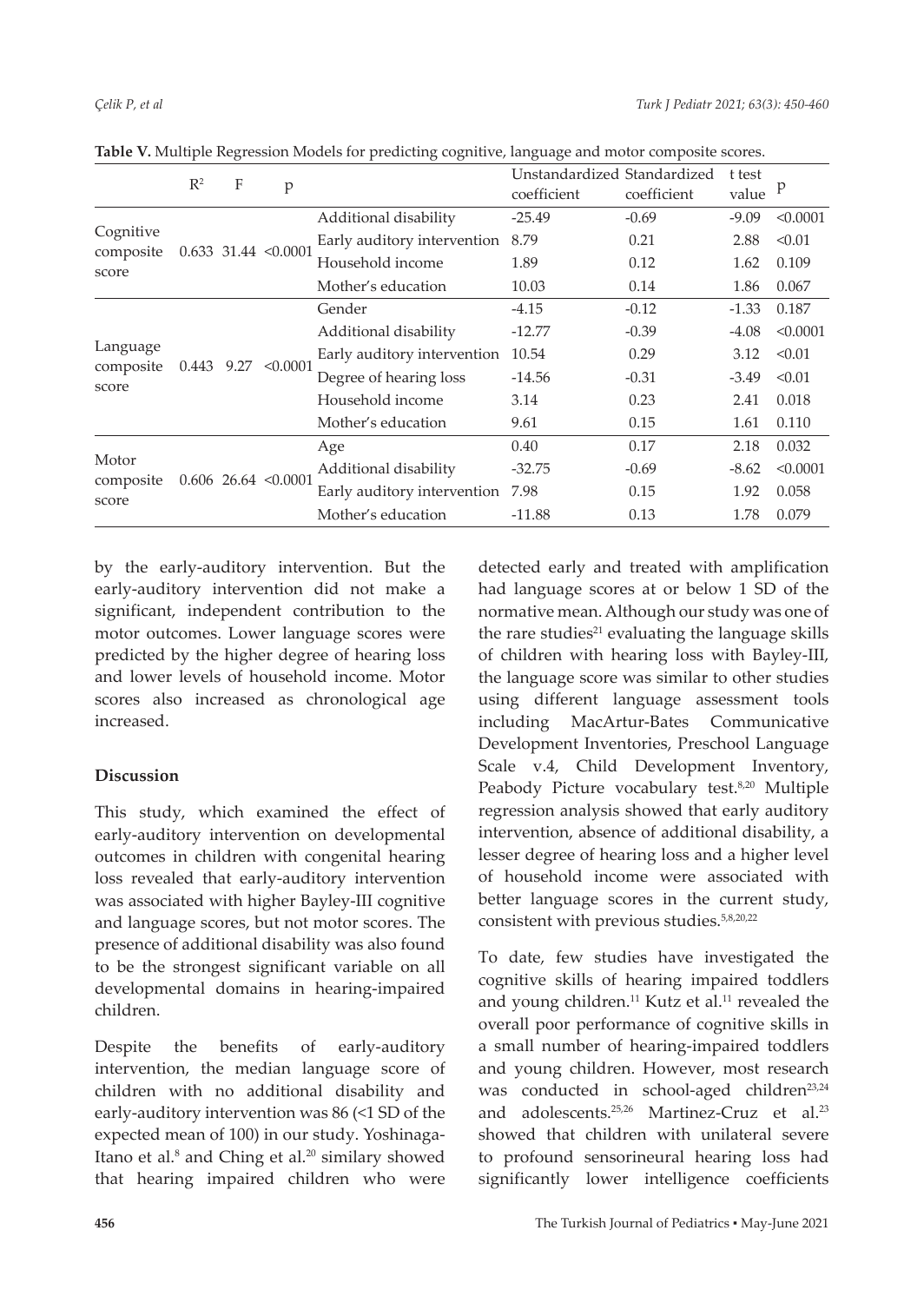than healthy children. Emmett et al.<sup>26</sup> reported that hearing loss in adolescents and young adults would be associated with decreased nonverbal intelligence. Academic achievement of children with severe to profound hearing loss was significantly impaired relative to peers.<sup>24</sup> Teasdale et al.<sup>25</sup> found that mean intelligence quotients (IQ) of adolescents with normal hearing, mild hearing loss and more severe hearing loss were 101, 98 and 94, respectively. In our study, the median cognitive score of toddlers without an additional disability was 95 in consistent with Teasdale's study. It is important to note that our study was performed at a younger age and the measurement derives a developmental quotient (DQ), not IQ. Additionally, the median cognitive score of children with early diagnosis and fitting hearing aid completed by 6 months of age was 100, within the normative population and statistically significantly higher than the late intervention group. Because of impaired auditory functions in the prelingual period, the nervous system can not get enough information and input, which may affect cognitive development. Hearing impaired children obtain sound, enrich their knowledge, boost their confidence by early-auditory intervention and, cognitive development is promoted. Therefore, the earlier the diagnosis is made and the intervention is started, the better the intelligence development gets.

Motor outcomes have received less attention in the literature for hearing impaired children. A systematic review reported that these children had difficulties especially in balance function.<sup>27</sup> Schlumberger et al.<sup>12</sup> found that hearing impaired children without neurologic diseases had reduced balance and complex motor movements. In contrast, Leigh et al.<sup>16</sup> showed that fine and gross motor development scores were within the typical range for healthy children. In our study, median fine and gross motor scaled scores of children without additional disabilities were 10 (2-15) and 9 (1- 15) respectively and, within normal limits. Several studies have investigated the effect of

the early-auditory intervention on motor skills, but the results were controversial. Sahli et al.<sup>28</sup> showed that children who received an early diagnosis and intervention in accordance with EHDI Guidelines had significantly better fine and gross motor skills. Korver et al.<sup>17</sup> reported better gross motor subscales but similar fine motor subscales in early-identified children when comparing with the late-identified group. In contrast, Leigh et al.<sup>16</sup> found that earlyauditory intervention was not significantly associated with motor outcomes. In conjunction with the study of Leigh et al., $16$  early-auditory intervention was not found to be an independent factor affecting motor scores in our study. The average age of children at the time of testing in our study was similar to studies of Sahli et al.<sup>28</sup> and Leigh et al.,<sup>16</sup> but younger than the study of Korver et al.<sup>17</sup> Also, we used Bayley-III for developmental assesment whereas other studies used the Child Development Inventory or the Denver Development Screening Test-II. The different results may be associated with different age groups and assessment tools used. Surprisingly it was found that motor scores were increased as chronological age increased. Kegel et al.29 showed a decrease in gross motor scores in hearing-impaired children within the age period of implantation, and increased motor skills at the age of 2 years in a prospective study. Our result may be related to the tendency to catch-up on motor skills over time as suggested by Kegel et al.29 But more follow up studies are needed to confirm whether the trajectory of gross motor development changes over time.

In the current study, children with additional disabilities were not excluded in order to determine the effect of the presence of an additional disability on developmental outcomes in hearing impaired children. Additional disability was found to be the strongest significant independent factor affecting cognitive, language and motor outcomes in the multiple regression analysis. It should be noted that amplification rate was lower and a hearing aid was fitted at an older age in hearing-impaired children with an additional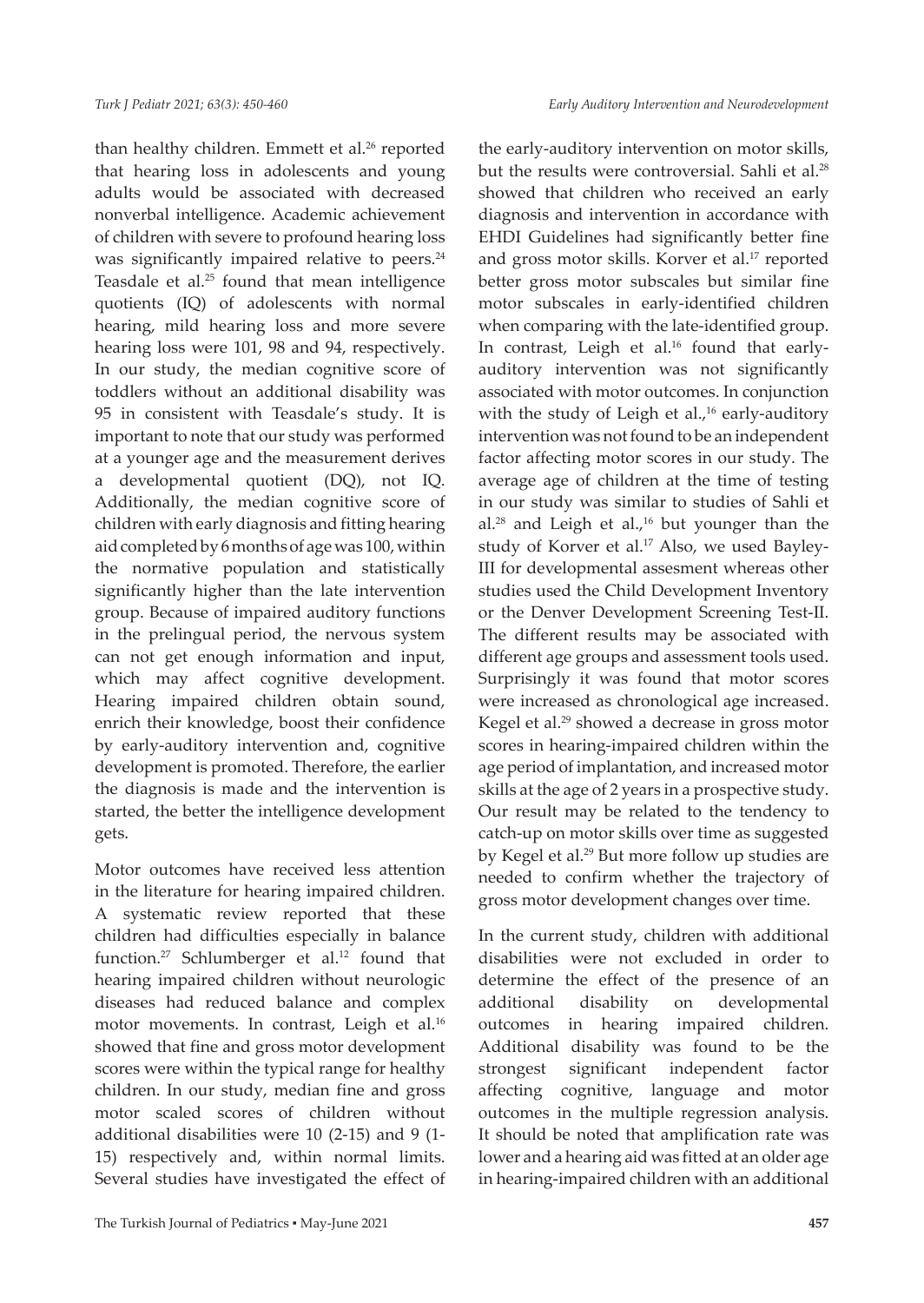disability in this study. Beer et al.<sup>30</sup> showed that children with additional disabilities can benefit from auditory intervention, albeit at a slower pace and/or lesser degree than children with no additional disabilities. So, clinicians should be aware of the importance of accessing early auditory intervention options such as a hearing aid or cochlear implantation in time to reach their developmental potential in hearing impaired children with an additional disability.

Studies in Australia and the United States have reported that 56-58% of children with congenital hearing loss have had their first hearing aid by 6 months of age. $8,20$  According to recent studies from different regions of Turkey, the rate of children being fitted with a hearing aid by 6 months was  $18.9-26.4\%$ <sup>28,31</sup> Similarly, our study showed that the rate of children who were diagnosed and fitted with hearing aids by 6 months of age was only 26%. Also, it should be noted that 20.2% of children had unmet needs in terms of amplification in our study. This means that, although the NHS program has been successfully implemented in Turkey the next steps including fitting hearing aids and auditory-verbal interventions have not been conducted effectively. Transportation difficulties, the inability of the family to understand the importance of hearing loss on the child's development, exhaustion of the family during the diagnostic process, family's resistance to accept that their child has hearing loss and particularly being of low socioeconomic status may negatively affect children to reach early-auditory intervention.

The limitations of our study included the retrospective design of the study, the lack of a control group and long-term follow-up results. Also, the majority of children in our study had moderately severe to profound hearing loss and had additional disabilities, so the results are not generalizable to all children with hearing loss.

In conclusion, to the best of our knowledge, this is the first study exploring all developmental domains in hearing-impaired children. Fitting a hearing aid by 6 months of age in children with

congenital hearing loss and no other concomitant disability provided similar cognitive and motor skills to their typically hearing peers but lower language skills. Early-auditory intervention was an independent predictor for language and cognitive scores but not motor scores. The presence of additional disability significantly influence all developmental domains in hearingimpaired children. Hearing-impaired children with additional disabilities tend to have no or late auditory intervention. Professionals should be aware of the importance of early detection and early intervention for hearing-impaired children with or without additional disabilities.

#### **Author contribution**

The authors confirm contribution to the paper as follows: study conception and design: Pelin Çelik, Kemal Keseroğlu, Halil İbrahim Yakut, Güleser Saylam; data collection: Pelin Çelik, Serap Er, İclal Ayrancı Sucaklı; analysis and interpretation of results: Pelin Çelik, İclal Ayrancı Sucaklı; draft manuscript preparation: Pelin Çelik, İclal Ayrancı Sucaklı. All authors reviewed the results and approved the final version of the manuscript.

#### **Ethical approval**

This retrospective research was reviewed and approved by the Ethical Committee of Ankara City Hospital, Turkey (24.12.2019-E1/235/2019) and also reviewed and approved by the institutional review board of Ankara Child Health and Diseases Hematology and Oncology Training and Research Hospital, University of Health Sciences Turkey (18.07.2019/17).

#### **Source of funding**

There is no funding source.

#### **Conflict of interest**

The authors declare that they have no conflict of interest.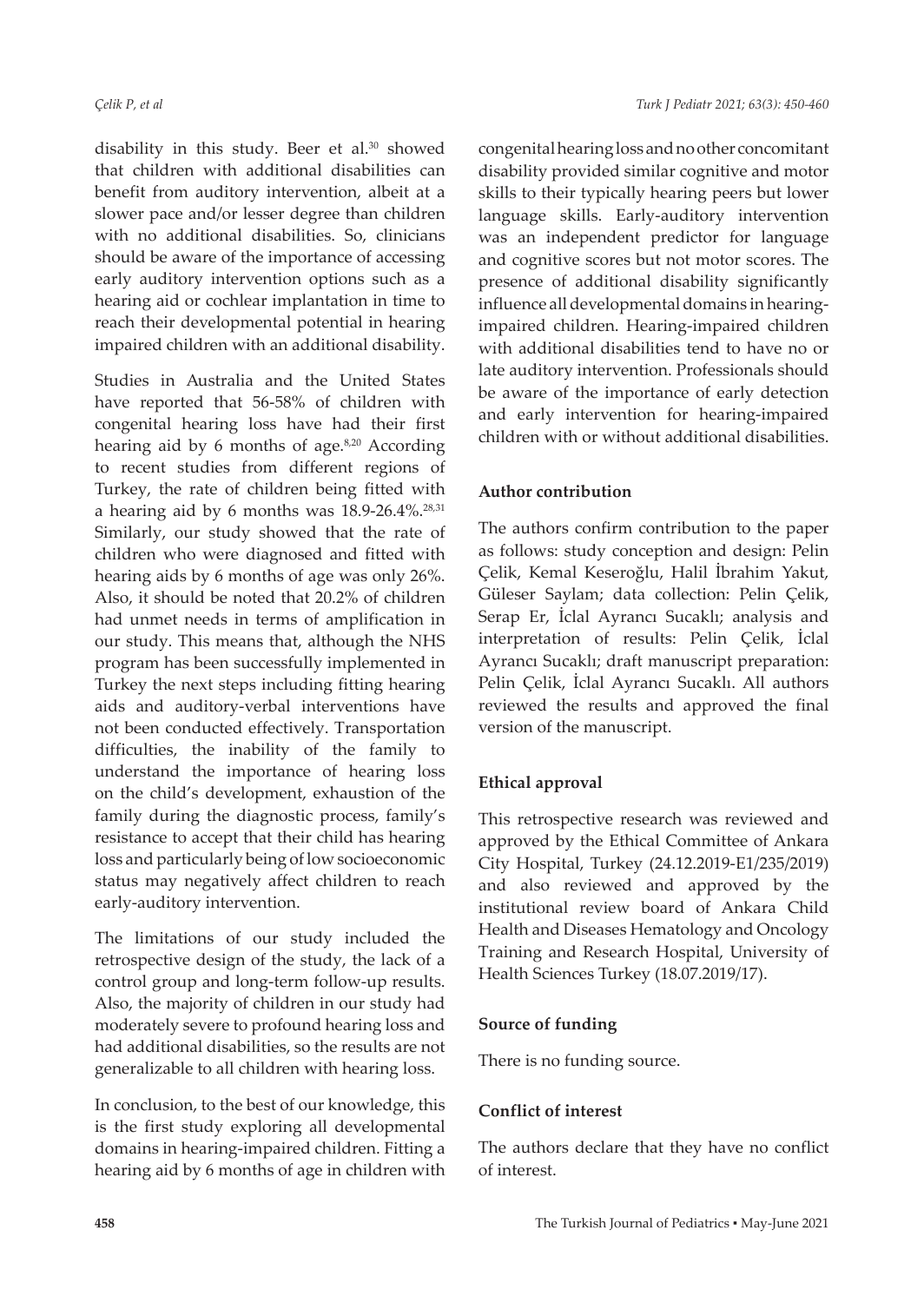*Turk J Pediatr 2021; 63(3): 450-460*

#### **REFERENCES**

- 1. Black MM, Walker SP, Fernald LCH, et al; Lancet Early Childhood Development Series Steering Committee. Early childhood development coming of age: science through the life course. Lancet 2017; 389: 77-90.
- 2. Shonkoff JP, Phillips DA; National Research Council (US) and Institute of Medicine (US) Committee on Integrating the Science of Early Childhood Development. From Neurons to Neighborhoods: The Science of Early Childhood Development. Washington DC: National Academies Press (US), 2000.
- 3. American Academy of Pediatrics, Joint Committee on Infant Hearing (JCIH). Year 2007 position statement: principles and guidelines for early hearing detection and intervention programs. Pediatrics 2007; 120: 898-921.
- 4. Nott P, Cowan R, Brown PM, Wigglesworth G. Early language development in children with profound hearing loss fitted with a device at a young age: part I--the time period taken to acquire first words and first word combinations. Ear Hear 2009; 30: 526-540.
- 5. Tomblin JB, Harrison M, Ambrose SE, Walker EA, Oleson JJ, Moeller MP. Language outcomes in young children with mild to severe hearing loss. Ear Hear 2015; 36(Suppl 1): S76-S91.
- 6. American Speech-Language-Hearing Association (ASHA). Effects of Hearing Loss on Development. Available at: www. asha. org/ public/ hearing/ effects- of- hearing- loss- ondevelopment. (Accessed on November 12, 2019).
- 7. Sininger YS, Grimes A, Christensen E. Auditory development in early amplified children: factors influencing auditory-based communication outcomes in children with hearing loss. Ear Hear 2010; 31: 166-185.
- 8. Yoshinaga-Itano C, Sedey AL, Wiggin M, Chung W. Early hearing detection and vocabulary of children with hearing loss. Pediatrics 2017; 140: e20162964.
- 9. Pierson SK, Caudle SE, Krull KR, Haymond J, Tonini R, Oghalai JS. Cognition in children with sensorineural hearing loss: etiologic considerations. Laryngoscope 2007; 117: 1661-1665.
- 10. Chapman RS. Children's language learning: an interactionist perspective. J Child Psychol Psychiatry 2000; 41: 33-54.
- 11. Kutz W, Wright C, Krull KR, Manolidis S. Neuropsychological testing in the screening for cochlear implant candidacy. Laryngoscope 2003; 113: 763-766.
- 12. Schlumberger E, Narbona J, Manrique M. Nonverbal development of children with deafness with and without cochlear implants. Dev Med Child Neurol 2004; 46: 599-606.
- 13. Nandi R, Luxon LM. Development and assessment of the vestibular system. Int J Audiol 2008; 47: 566- 577.
- 14. Kaga K, Shinjo Y, Jin Y, Takegoshi H. Vestibular failure in children with congenital deafness. Int J Audiol 2008; 47: 590-599.
- 15. Inoue A, Iwasaki S, Ushio M, et al. Effect of vestibular dysfunction on the development of gross motor function in children with profound hearing loss. Audiol Neurootol 2013; 18: 143-151.
- 16. Leigh G, Ching TY, Crowe K, Cupples L, Marnane V, Seeto M. Factors affecting psychosocial and motor development in 3-year-old children who are deaf or hard of hearing. J Deaf Stud Deaf Educ 2015; 20: 331-342.
- 17. Korver AM, Konings S, Dekker FW, et al; DECIBEL Collaborative Study Group. Newborn hearing screening vs later hearing screening and developmental outcomes in children with permanent childhood hearing impairment. JAMA 2010; 304: 1701-1708.
- 18. ASHA-American Speech-Language-Hearing Association. Degree of Hearing Loss. Available at: https://www.asha.org/public/hearing/Degree-of-Hearing-Loss/ (Accessed on October 26, 2019).
- 19. Bayley N. Bayley Scales of Infant and Toddler Development (Bayley-III). (3rd ed). San Antonia, TX, USA: PsychCorp, Pearson, Harcourt Assessment, 2006.
- 20. Ching TY, Dillon H, Marnane V, et al. Outcomes of early- and late-identified children at 3 years of age: findings from a prospective population-based study. Ear Hear 2013; 34: 535-552.
- 21. Bavin EL, Sarant J, Leigh G, Prendergast L, Busby P, Peterson C. Children with cochlear implants in infancy: predictors of early vocabulary. Int J Lang Commun Disord 2018; 53: 788-798.
- 22. Geers AE, Nicholas JG, Sedey AL. Language skills of children with early cochlear implantation. Ear Hear 2003; 24(Suppl 1): S46-S58.